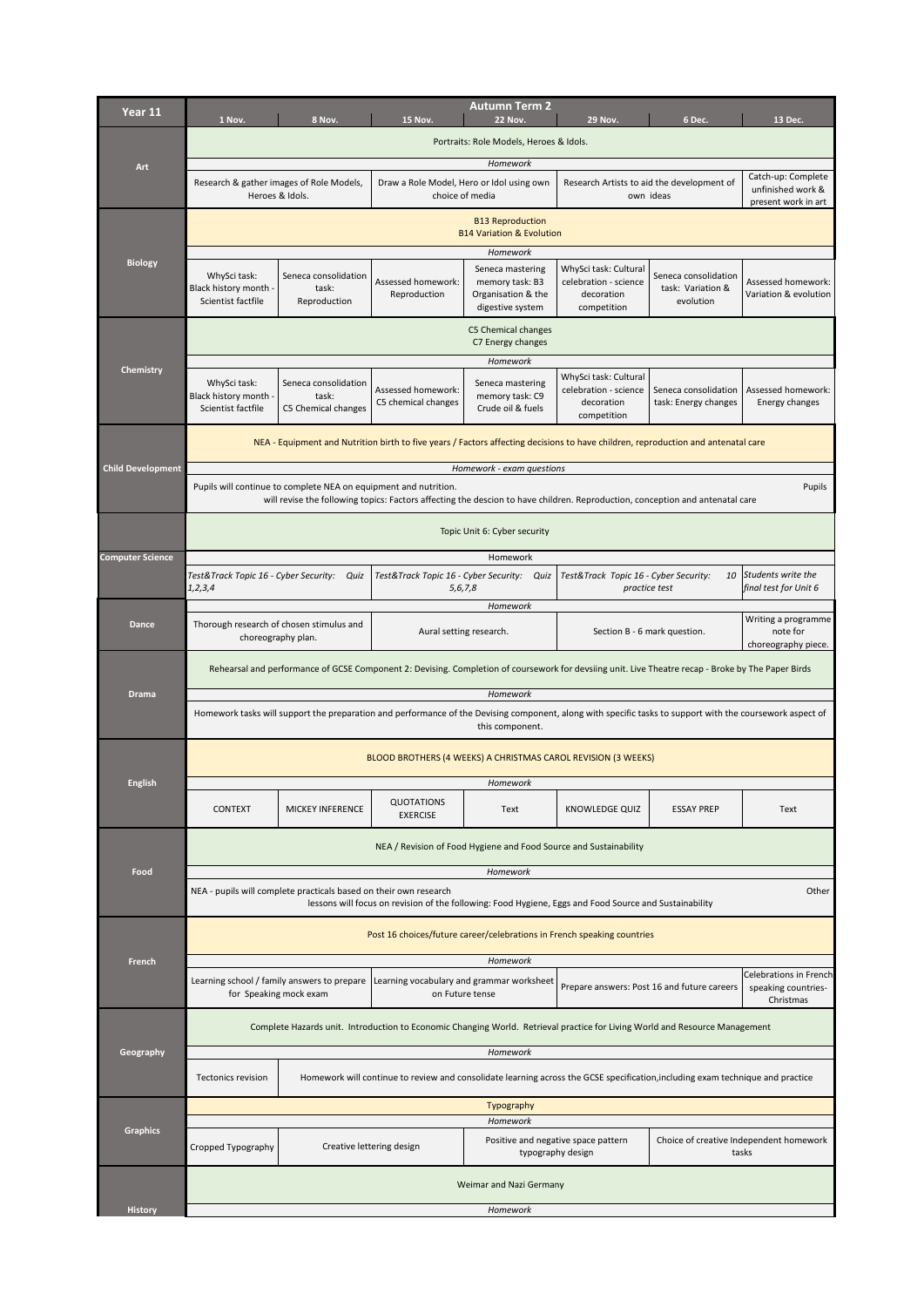| Year 11                 | <b>Autumn Term 2</b><br>1 Nov.<br>8 Nov.<br><b>15 Nov.</b><br><b>22 Nov.</b><br><b>29 Nov.</b><br>6 Dec.<br>13 Dec.                                                                                                                                                                  |                                                  |                                                                              |                                                                                                                                                              |                                                                             |                                                                 |                                                |  |  |
|-------------------------|--------------------------------------------------------------------------------------------------------------------------------------------------------------------------------------------------------------------------------------------------------------------------------------|--------------------------------------------------|------------------------------------------------------------------------------|--------------------------------------------------------------------------------------------------------------------------------------------------------------|-----------------------------------------------------------------------------|-----------------------------------------------------------------|------------------------------------------------|--|--|
|                         |                                                                                                                                                                                                                                                                                      | Q2 - Weimar Culture                              |                                                                              | Cold War Topic 2                                                                                                                                             |                                                                             | Elizabeth Topic 2                                               | Cold War Topic 3                               |  |  |
|                         | Number 3 - Review of Number 1 & 2 covered in years 9 /10 and limits of accuracy and bounds.<br>Ratio, Proportion 5<br>Review Ratio & Proportion 1-4 covered in years 9/10 and exponential growth.                                                                                    |                                                  |                                                                              |                                                                                                                                                              |                                                                             |                                                                 |                                                |  |  |
| <b>Maths Higher</b>     | Homework<br>Homework will be used to consolidate learning from lesson, Quiz ReQuiz to check understanding of content covered, centralised mathswatch assignment to track<br>progress and identify areas of weakness and practice GCSE exam papers.                                   |                                                  |                                                                              |                                                                                                                                                              |                                                                             |                                                                 |                                                |  |  |
| <b>Maths Crossover</b>  | Geometry 7 - Review of Geometry 1-6 covered in years 9 and 10 and similar shapes (area and volume). Ratio & Proportion 5 - Review of Ratio & Proportion 1-4<br>covered in years 9 and 10 and ratio with algebra.                                                                     |                                                  |                                                                              |                                                                                                                                                              |                                                                             |                                                                 |                                                |  |  |
|                         | Homework                                                                                                                                                                                                                                                                             |                                                  |                                                                              |                                                                                                                                                              |                                                                             |                                                                 |                                                |  |  |
|                         | Homework will be used to consolidate learning from lesson, Quiz ReQuiz to check understanding of content covered, centralised mathswatch assignment to track<br>progress and identify areas of weakness and practice GCSE exam papers.                                               |                                                  |                                                                              |                                                                                                                                                              |                                                                             |                                                                 |                                                |  |  |
| <b>Maths Foundation</b> | Number 5 - Review of Number 1-4 covered in years 9 and 10 and arithmatic with fractions, mixed numbers and decimals.<br>Geometry 6 -<br>Review of Geometry 1-5 covered in years 9 and 10 and bearsing and cones, spheres and cylinders.<br>Homework                                  |                                                  |                                                                              |                                                                                                                                                              |                                                                             |                                                                 |                                                |  |  |
|                         |                                                                                                                                                                                                                                                                                      |                                                  |                                                                              | Homework will be used to consolidate learning from lesson, Quiz ReQuiz to check understanding of content covered, centralised mathswatch assignment to track |                                                                             |                                                                 |                                                |  |  |
|                         | progress and identify areas of weakness and practice GCSE exam papers.<br>COMPONENT 2 - Apply media production skills and techniques<br><b>Students</b>                                                                                                                              |                                                  |                                                                              |                                                                                                                                                              |                                                                             |                                                                 |                                                |  |  |
| <b>Media Studies</b>    | will apply relevant media production skills and techniques through the following media practices: pre-production, production and post-production when<br>reworking extracts of an existing media products.<br>Homework                                                               |                                                  |                                                                              |                                                                                                                                                              |                                                                             |                                                                 |                                                |  |  |
|                         | Complete your Skills Portfolio by the<br>deadline date.                                                                                                                                                                                                                              |                                                  | Complete your pre-production for your LAB<br>Sequence                        |                                                                                                                                                              |                                                                             | Prepare for filming by sourcing props and organising locations. |                                                |  |  |
|                         | AREA OF STUDY 1: This term students will focus on completing thier performance and compositon coursework.<br><b>AREA OF</b><br>STUDY 3: Students will investigate the Rhythms of the World module, learning about music from India, Eastern Europe, The Carribean and South America. |                                                  |                                                                              |                                                                                                                                                              |                                                                             |                                                                 |                                                |  |  |
| <b>Music</b>            |                                                                                                                                                                                                                                                                                      |                                                  | Homework                                                                     |                                                                                                                                                              |                                                                             |                                                                 |                                                |  |  |
|                         | Listening questions for film                                                                                                                                                                                                                                                         |                                                  | Listening questions for film                                                 |                                                                                                                                                              | Listening questions for film                                                |                                                                 | Listening questions<br>for film                |  |  |
| PE - Core               | Futsal, Basketball, Fitness, Badminton                                                                                                                                                                                                                                               |                                                  |                                                                              |                                                                                                                                                              |                                                                             |                                                                 |                                                |  |  |
|                         | Unit 3 and unit 6 assignments                                                                                                                                                                                                                                                        |                                                  |                                                                              |                                                                                                                                                              |                                                                             |                                                                 |                                                |  |  |
| PE - Qual               | Unit 3, Assignment 2 Resubmissions. Start 6<br>week fitness plan - Assignment 3                                                                                                                                                                                                      |                                                  | Homework<br>6 week fitness plan - Assignment 3                               |                                                                                                                                                              | 6 week fitness plan - Assignment 3                                          |                                                                 | Practical / Assignment<br>Resubmissions        |  |  |
|                         | P12 Wave properties<br>P13 Electromagnetic waves                                                                                                                                                                                                                                     |                                                  |                                                                              |                                                                                                                                                              |                                                                             |                                                                 |                                                |  |  |
|                         |                                                                                                                                                                                                                                                                                      |                                                  |                                                                              | Homework                                                                                                                                                     |                                                                             |                                                                 |                                                |  |  |
| <b>Physics</b>          | WhySci task:<br>Black history month -<br>Scientist factfile                                                                                                                                                                                                                          | Seneca consolidation<br>task:<br>Wave properties | Assessed homework:<br>Wave properties                                        | Seneca mastering<br>memory task: P3<br>Energy resources                                                                                                      | WhySci task: Cultural<br>celebration - science<br>decoration<br>competition | Seneca consolidation<br>task: Electromagnetic<br>waves          | Assessed homework:<br>Electromagnetic<br>waves |  |  |
|                         | Working on NEA                                                                                                                                                                                                                                                                       |                                                  |                                                                              |                                                                                                                                                              |                                                                             |                                                                 |                                                |  |  |
| <b>Product Design</b>   | Section C generating                                                                                                                                                                                                                                                                 |                                                  |                                                                              | Homework                                                                                                                                                     |                                                                             |                                                                 |                                                |  |  |
|                         | design ideas - client<br>feedback                                                                                                                                                                                                                                                    | <b>Unhealthy Coping</b>                          | Section D developing design ideas -<br>materials and processes investigation |                                                                                                                                                              | Section D developing design ideas - Client<br>feedback on modified ideas    |                                                                 | Section E - plan of manufacture                |  |  |
| <b>PSHE</b>             | Managing stress and<br><b>Managing Depression</b>                                                                                                                                                                                                                                    | <b>Strategies and</b><br><b>Keeping Healthy</b>  | <b>Keeping Healthy 2</b><br>and First Aid                                    | <b>First Aid and Persona</b><br>Safety                                                                                                                       | <b>Keeping Healthy 3</b><br>and Addiction                                   | <b>Keeping your friends</b><br>safe                             | <b>Self Checks</b>                             |  |  |
|                         | Religion, peace and conflict/ Religion, crime and punishment                                                                                                                                                                                                                         |                                                  |                                                                              |                                                                                                                                                              |                                                                             |                                                                 |                                                |  |  |
| RE / Philosophy         | SMHW knowledge recall quiz                                                                                                                                                                                                                                                           |                                                  | Homework<br>Research a war and apply the Just war<br>criteria                |                                                                                                                                                              | 4 mark exam question                                                        |                                                                 | Oak National<br>Acadmey - Revision<br>lesson   |  |  |
|                         | <b>B18 Biodiversity &amp; ecosystems</b><br><b>B14 Variation &amp; evolution</b><br><b>C6 Electrolysis</b>                                                                                                                                                                           |                                                  |                                                                              |                                                                                                                                                              |                                                                             |                                                                 |                                                |  |  |
| <b>Combined Science</b> | P8 Forces in balance<br>Homework                                                                                                                                                                                                                                                     |                                                  |                                                                              |                                                                                                                                                              |                                                                             |                                                                 |                                                |  |  |
|                         | WhySci task:                                                                                                                                                                                                                                                                         | Seneca consolidation<br>task:                    | Assessed homework:                                                           | Seneca mastering                                                                                                                                             | WhySci task: Cultural                                                       | Seneca consolidation                                            |                                                |  |  |
|                         | Black history month -<br>Scientist factfile                                                                                                                                                                                                                                          | Biodiversity &<br>ecosystems,<br>Electrolysis    | Adaptations,<br>interdependence &<br>competition                             | memory task: P1<br>Conservation &<br>dissipation of energy                                                                                                   | celebration - science<br>decoration<br>competition                          | task: Forces in<br>balance, variation &<br>evolution            | Assessed homework:<br>Forces in balance        |  |  |
|                         | Post 16 choices/future career/celebrations in Spanish speaking countries                                                                                                                                                                                                             |                                                  |                                                                              |                                                                                                                                                              |                                                                             |                                                                 |                                                |  |  |